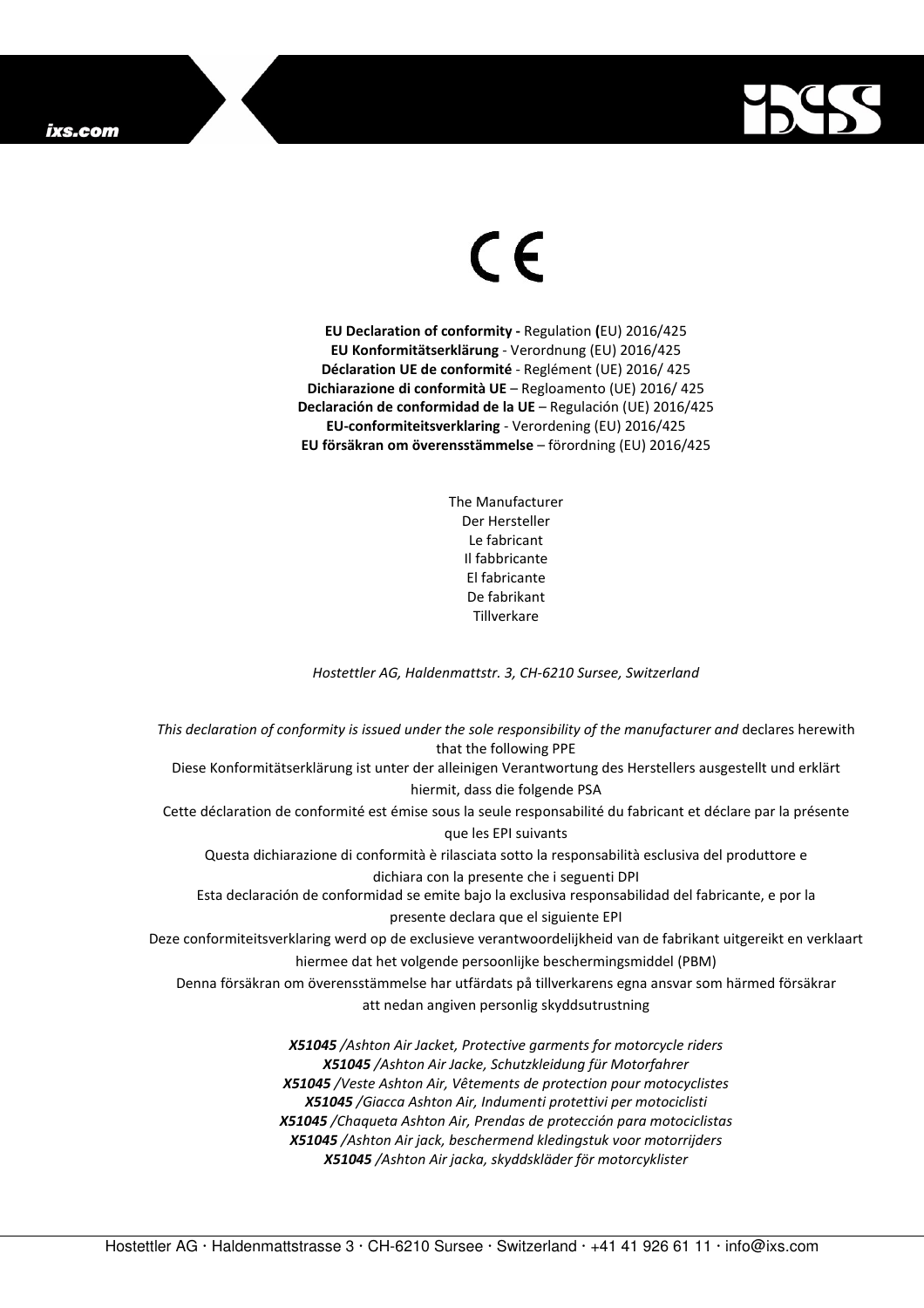



has undergone the EU-type examination conformity assessment procedure (Module B) performed by the Notified Body, IDIADA AUTOMOTIVE TECHNOLOGY, S.A. (OC.0164), P. I. L'ALBORNAR, E-43710 Santa Olivia (Tarragona – Spain), which has issued the EU Type Examination Certificate No. MT19050028.

And is compliant with the following Standard prEN17092-4:2017 (A)

## hat das EU-Baumusterprüfungs-Konformitätsbewertungsverfahren durchlaufen (Modul B) durchgeführt von der benannten Stelle, IDIADA AUTOMOTIVE TECHNOLOGY, S.A. (OC.0164), P. I. L'ALBORNAR, E-43710 Santa Olivia (Tarragona – Spanien), die die EU-Baumusterprüfbescheinigung Nr. MT19050028 ausgestellt hat.

und entspricht der folgenden Norm prEN17092-4:2017 (A)

a subi la procédure d'évaluation de la conformité pour l'examen de type UE (module B) réalisée par l'organisme notifié, IDIADA AUTOMOTIVE TECHNOLOGY, S.A. (OC.0164), P. I. L'ALBORNAR, E-43710 Santa Olivia (Tarragona – Espagne), qui a délivré le certificat d'examen de type UE n°. MT19050028.

Et est conforme à la norme suivante prEN17092-4:2017 (A)

è stato sottoposto alla procedura di valutazione della conformità dell'esame UE del tipo (modulo B) eseguita dall'organismo notificato, IDIADA AUTOMOTIVE TECHNOLOGY, S.A. (OC.0164), P. I. L'ALBORNAR, E-43710 Santa Olivia (Tarragona – Spagna), che ha rilasciato il certificato di esame UE del tipo n. MT19050028.

Ed è conforme alla seguente norma prEN17092-4:2017 (A)

ha sido sometido al procedimiento de evaluación de conformidad del examen de tipo UE (Módulo B) realizado por el organismo notificado, IDIADA AUTOMOTIVE TECHNOLOGY, S.A. (OC.0164), P. I. L'ALBORNAR, E-43710 Santa Olivia (Tarragona – España), que ha emitido el certificado de examen UE de tipo no. MT19050028.

Y cumple con el siguiente estándar prEN17092-4:2017 (A)

de EG-typekeuring-conformiteitsbeoordelingsprocedure doorlopen (module B) heeft,uitgevoerd door de aangemelde instantie IDIADA AUTOMOTIVE TECHNOLOGY, S.A. (OC.0164), P. I. L'ALBORNAR, E-43710 Santa Olivia (Tarragona – Spanje) die het certificaat van EG-typeonderzoek nr. MT19050028 afgegeven heeft,

en voldoet aan de volgende norm: prEN17092-4:2017 (A)